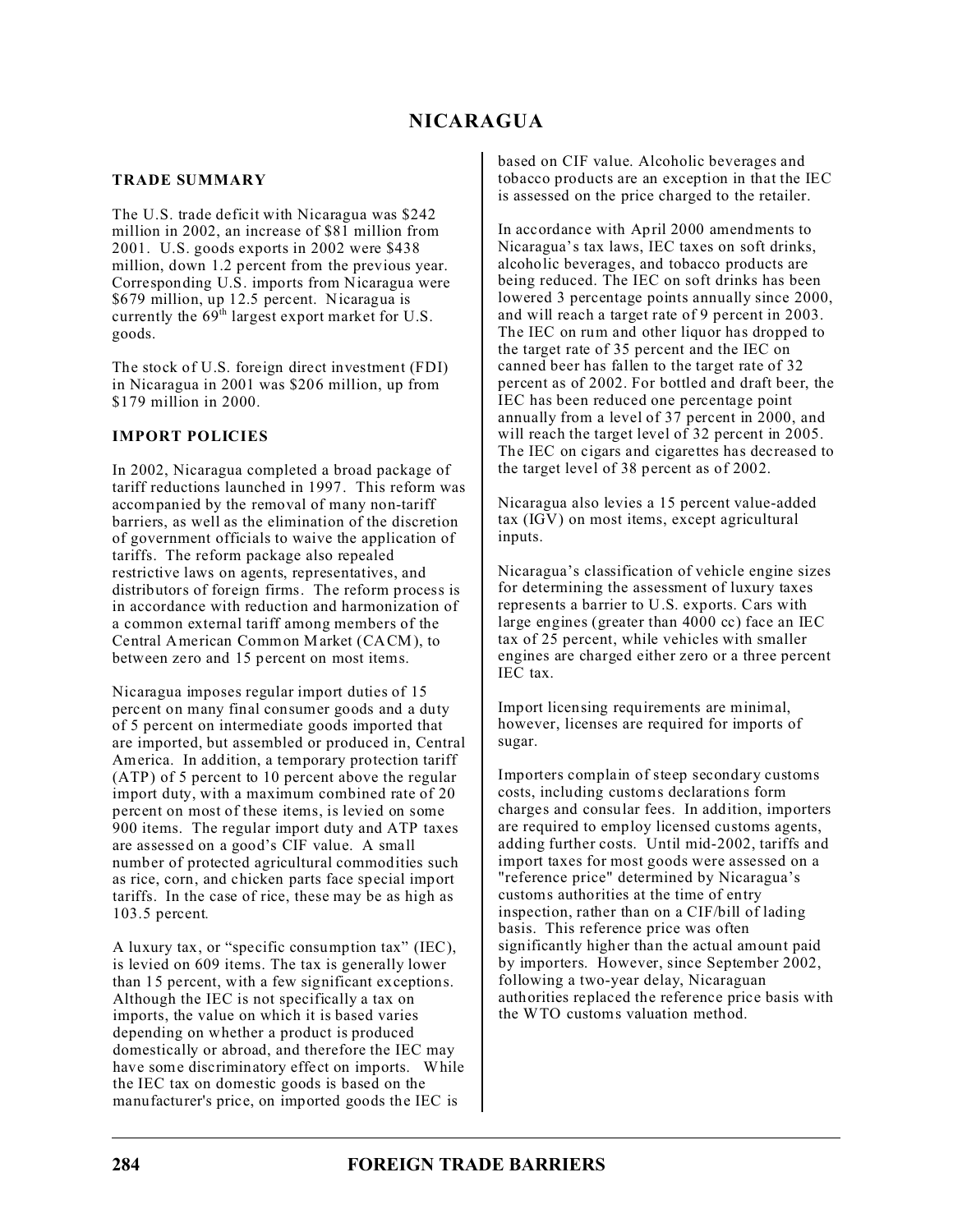# **NICARAGUA**

#### **STANDARDS, TESTING, LABELING AND CERTIFICATION**

In October 2001, the Nicaraguan Ministry of Health issued a circular requiring food importers to certify that food products had not been genetically modified. The Ministry of Health subsequently suspended implementation of the circular in order to review the WTO implications of the measure.

### **GOVERNMENT PROCUREMENT**

Nicaragua's law on government procurement went into effect in January 2000. It provides for nondiscrimination among suppliers. Nicaragua is not a party to the WTO Agreement on Government Procurement.

#### **EXPORT SUBSIDIES**

All exporters receive tax benefit certificates equivalent to 1.5 percent of the FOB value of the exported goods. Foreign inputs for Nicaraguan export goods from the country's free trade zones enter duty-free and are exempt from value-added tax.

#### **INTELLECTUAL PROPERTY RIGHTS (IPR) PROTECTION**

In January 1998, Nicaragua and the United States signed a bilateral IPR agreement covering patents, trademarks, copyright, trade secrets, plant varieties, integrated circuits, and encrypted satellite signals. In 1999, the National Assembly approved a new copyright law, a plant variety protection law, a law on the protection of satellite signals, and a law on integrated circuit design. In 2000, a new law on patents was passed, and a law on trademarks was passed in 2001. The government made two attempts to crack down on music recording piracy in 2001. More recently, the Health Ministry suspended the commercialization and distribution of a locally-produced copy of a major U.S. pharmaceutical company's product, recognizing the U.S. producer's existing patent. The Nicaraguan government also dedicated three public prosecutors solely to IPR issues.

Nicaragua is a signatory to the Paris Convention, Mexico Convention, Buenos Aires Convention, Inter-American Copyrights Convention, Universal Copyright Convention, and the Satellites Convention.

#### **Trademarks**

Protection of well-known trademarks is poorly enforced. Current procedures allow individuals to register a trademark without restriction for a renewable 10 year period at a low fee.

### **Copyrights**

Pirated videos, recordings, and software remain readily available. Although a new copyright law went into effect in 1999, criminal penalties were delayed for  $6-12$  months. The U.S. Government and industry are working with the Nicaraguan government to provide training for effective enforcement.

#### **SERVICES BARRIERS**

Nicaragua has ratified its commitments under the 1997 WTO Financial Services Agreement. Nicaragua has WTO commitments covering most banking services (acceptance of deposits, lending, leasing, guarantees, and foreign exchange services), but it has no commitments in securities, asset management, or other (non-insurance) financial services. The government's local partner requirement in solicitations for project proposals appears to discourage U.S. companies from entering the financial services market.

Nicaragua allows foreign banks to operate either as 100 percent-owned subsidiaries or as branches, but no U.S. bank has yet reentered the Nicaraguan financial market since several major U.S. banks withdrew in the 1970s. Legislation passed in 1996 opened the insurance industry to private sector participation, so that four private insurance companies now compete with the government-owned firm INISER. However, no U.S. or other foreign insurance company has entered the Nicaraguan market.

#### **INVESTMENT BARRIERS**

Poorly enforced property rights and the resulting proliferation of property disputes are among the most serious barriers to investment in Nicaragua. The Sandinista government expropriated nearly 30,000 properties during the 1980s. While there has been progress in resolving claims, valuable properties remain in the hands of the government or private parties (including former Sandinista government officials), awaiting fair compensation or return to the rightful owners. Property claimants can sue for return of their properties